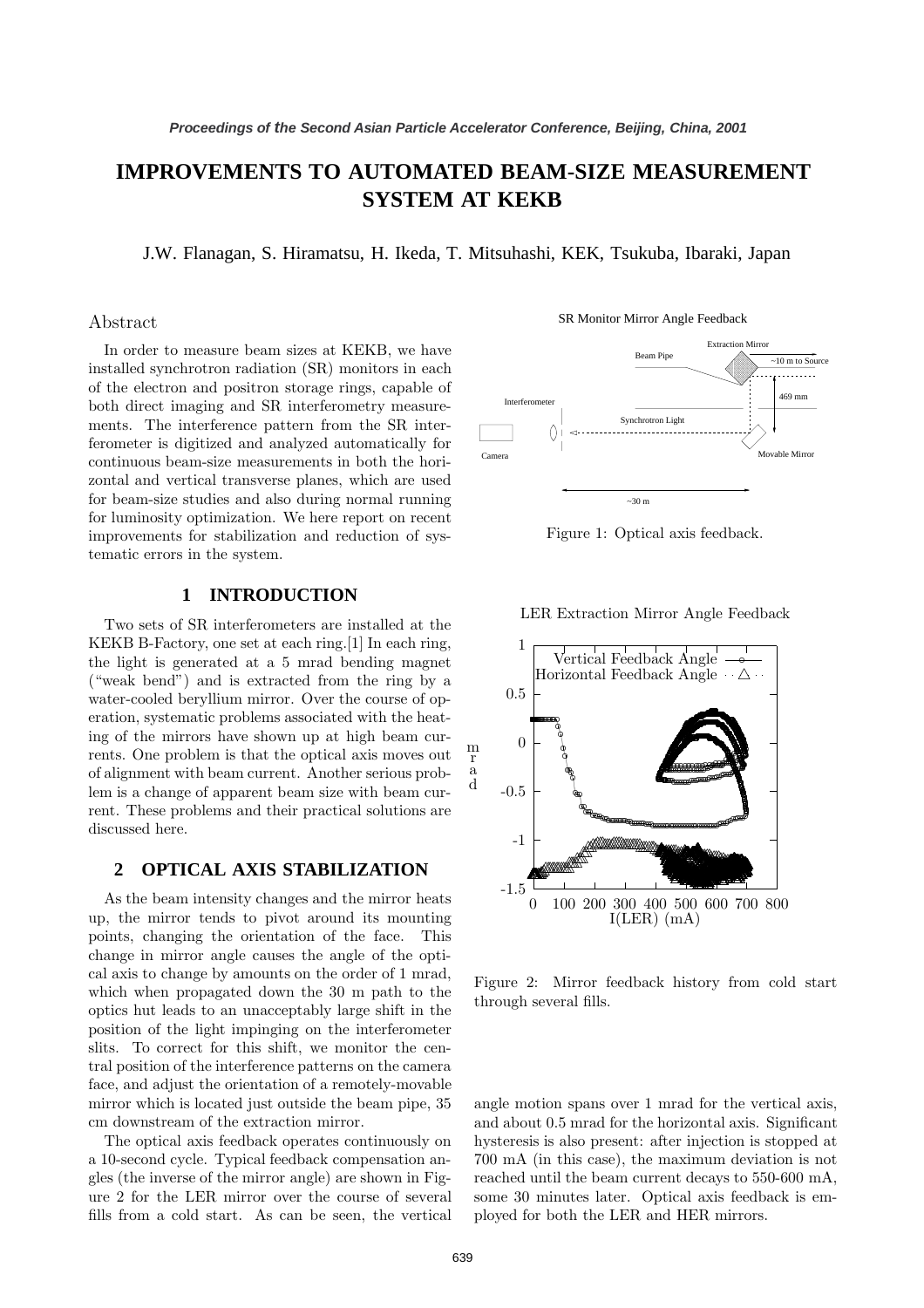### **3 APPARENT BEAM SIZE**

In the treatment that we have previously used for analyzing interferograms, the interferogram for a single-wavelength  $\lambda$  of the incident SR from double slits of width  $w$  and separation  $D$  has an intensity distribution  $y(x)$  of the form  $[2]$ ,

$$
y(x) = I_0 \left[ \frac{\sin(\frac{2\pi}{\lambda} \frac{w}{F} x)}{\frac{2\pi}{\lambda} \frac{w}{F} x} \right]^2 (1 + \gamma \cos(\frac{2\pi}{\lambda} Dx)), \quad (1)
$$

where  $I_0$  is the intensity of the light reaching each slit assuming the intensities  $I_1$  and  $I_2$  at each slit are equal  $(I_1 = I_2 \equiv I_0)$ . This represents two single-slit diffraction patterns  $(sin(x)/x)^2$  brought into overlap by a lens behind the slits onto a CCD imaging plane at a distance  $F$  from the lens, modulated by a cosine double-slit term with visibility  $\gamma$  determined by the spatial coherence of the SR light. The beam size is calculated from the visibility as,

$$
\sigma_{beam} = \frac{\lambda L}{\pi D} \sqrt{\frac{1}{2} \ln \frac{1}{\gamma}},\tag{2}
$$

where  $L$  is the distance from the SR source point to the slits and the beam distribution is assumed to be Gaussian.

Now, as the beam current increases the temperature of the beryllium extraction mirror rises, causing a deformation of the mirror surface as the mirror block expands. The resulting curvature changes the propagation angles of the light rays which pass the interferometer slits, causing a change in the apparent beam size which can be quite severe (30%).

The see how this happens, see Figure 3. The heatdeformed mirror surface is shown as a solid black line, as are the light paths from the SR source point to the interferometer slits. The ideal (undeformed) mirror surface and its corresponding light paths are shown as dashed lines. Immediately downstream of the extraction mirror is a dotted line representing a plane where a pinhole mask (see below) for measuring mirror distortion is located. The light rays which reach the interferometer slits depart from the source at an angular divergence of  $\theta = D/L$ . The distance between the light rays at the mask plane (at distance  $L$ ) is  $D^{\prime}$ . If the distance from the extraction mirror to the mask plane is much smaller than the distance from the source to the mask plane, and for small angular divergences,  $\theta \approx D/LL$ .

If the mirror is undeformed, then  $D' = D_0'$ , where  $D_0I/LI = D/L = \theta_0$ . Thus, equation 2 can be expressed as

$$
\sigma_{beam} = \frac{\lambda}{\pi \theta_0} \sqrt{\frac{1}{2} \ln \frac{1}{\gamma}} = \frac{\lambda L}{\pi D_0 \sqrt{\frac{1}{2} \ln \frac{1}{\gamma}}}.
$$
 (3)

However, in the case of a deformed mirror,  $\theta \neq \theta_0$ and  $D^{\prime}/L^{\prime} \neq D/L$ . In this case, it is necessary to

Extraction Mirror L  $\overline{D}$  $L<sub>1</sub>$ Interferometer Slits D Mask Plane  $D_0$ θ  $\theta_0$ 

SR Source Point

Figure 3: Effect of mirror distortion on ray propagation.



Figure 4: Interference pattern formation.

determine  $D$  (L never changes) in order to make the correct estimate of the beam size:

$$
\sigma_{beam} = \frac{\lambda}{\pi \theta} \sqrt{\frac{1}{2} \ln \frac{1}{\gamma}} = \frac{\lambda L}{\pi D} \sqrt{\frac{1}{2} \ln \frac{1}{\gamma}}.
$$
 (4)

One method of determining  $D<sub>I</sub>$  is to use a Hartmann pinhole mask.[3] By moving a pinhole mask across the mask plane, the spots on the mask plane from which light rays propagate to the interferometer slit positions can be easily located (they are the locations at which one or the other slit is illuminated by the SR light which has passed through the pinhole), and  $D<sup>t</sup>$  can be measured.

However, this method is very time-consuming and is not usable in normal operation, since the interferometer cannot be used when the mask is in place due to one slit being always blocked. Also, given the large thermal hysteresis mentioned in the previous section, it is not possible to simply measure the distortion curve once and apply a correction factor as a function of beam current, as the beam current history plays a role. For this reason we have developed a method